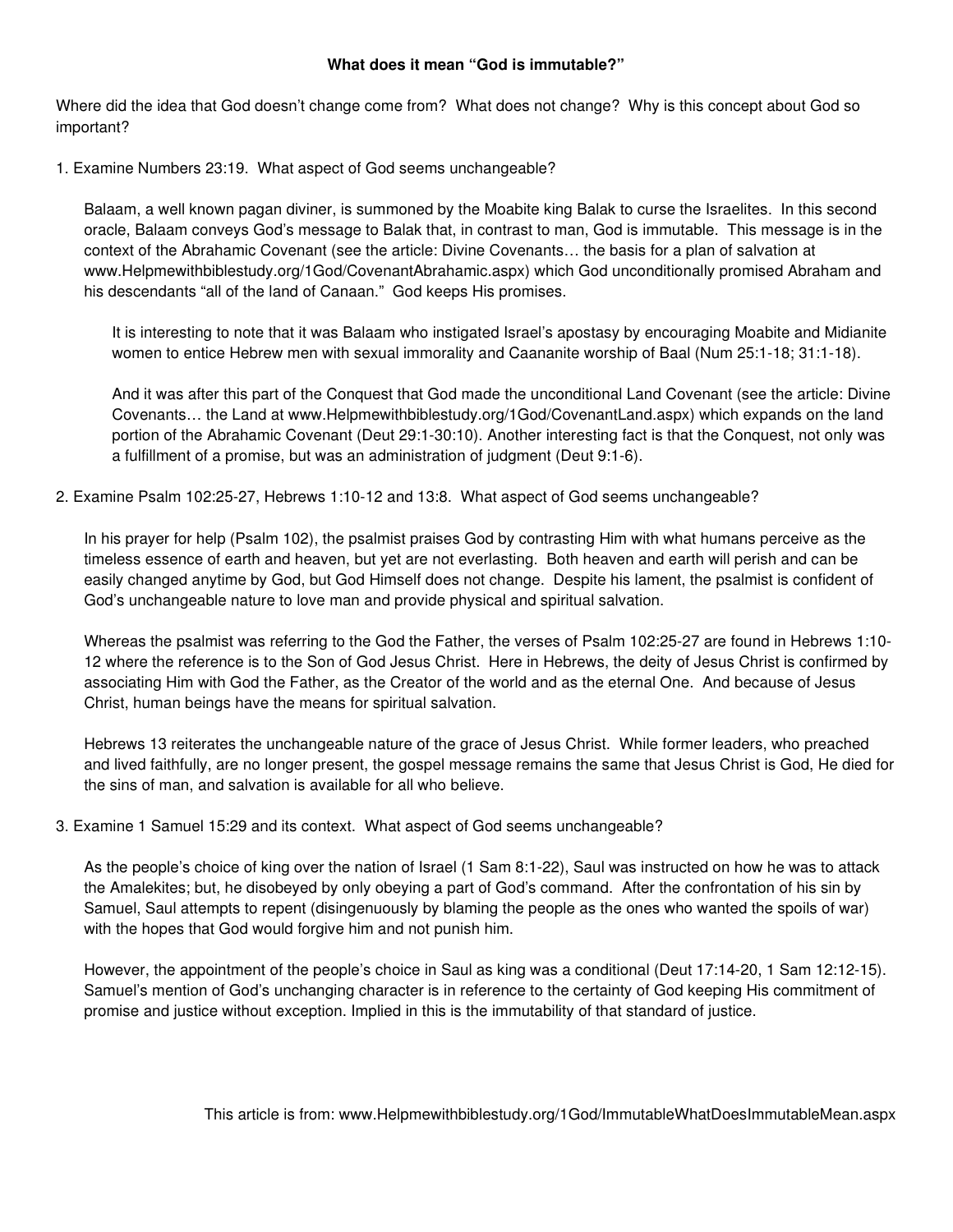## **What does it mean "God is immutable?"** (page 2)

4. Examine Malachi 3:6 and the background to the book of Malachi. What aspect of God seems unchangeable?

Written shortly after Ezra and Nehemiah to the Jews (or their descendants) who returned from the exile, the book of Malachi addressed several problems occurring during that time within the nation of Israel such as malpractice of the temple priests, intermarriage with Gentiles and oppression of the poor.

In Malachi 3:1, the Hebrew term for "My messenger" is usually used for a prophet or priest, and in this context is in reference to John the Baptist. The "Messenger of the covenant" is in reference to Jesus Christ who is the mediator of the new covenant (Heb 9:15, Luke 22:20, 1 Cor 11:25) (see the article: Divine Covenants… the New Covenant at www.Helpmewithbiblestudy.org/1God/CovenantNew.aspx).

Malachi 3:2-5 is in reference to the Second Coming of Jesus Christ where the day of the Lord will be a day of judgment on the whole world (Isa 2:12; Joel 3:11-16; Amos 5:18-21; Zech 1:14-18).

While the nation of Israel has been unfaithful, God will remain faithful to His covenant. Malachi 3:6 speaks of God's immutability towards His promises and justice. The nation of Israel will be made pure with the elimination of the wicked (Mal 4:1).

5. Examine James 1:17. What aspect of God seems unchangeable?

The book of James is intended to exhort Christians towards spiritual maturity and personal holiness. On the topic of trials, a complaining attitude and self pity looks at life in a selfish manner. The right attitude towards life produces wisdom and enduring faith.

In this context, James implores Believers not to deceive themselves by blaming other causes for their sin; the temptation to sin is born from a person's own evil desire.

God's immutability is grounded in objective truth:

Every good and perfect gift is from heaven such as Jesus Christ and the Holy Spirit.

Through Jesus Christ, the Word of truth, human beings can be regenerated (John 1:1).

Temptations can be avoided by being faithful to Jesus Christ and His teachings.

In contrast, deceit is subjectively changing the meaning of an objective truth.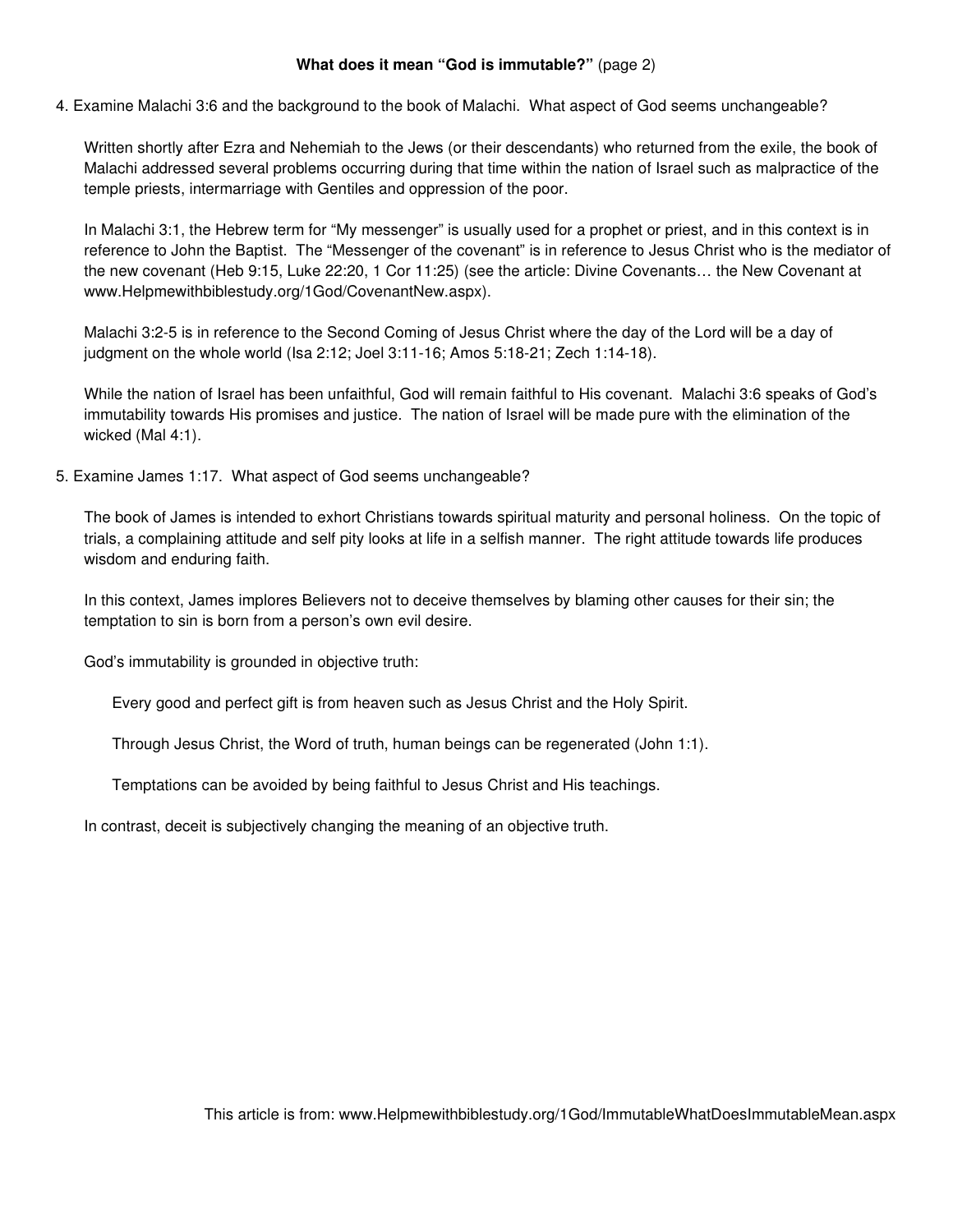## **What does it mean "God is immutable?"** (page 3)

**Immutability** provides assurance and removes any uncertainty for a Christian's faith in Jesus Christ. Jesus Christ does save and God will fulfill His promise for all those who place their trust in Him. Despite the sinful nature of human beings, God will not divorce Himself from Believers.

**Immutability** removes any need for revenge or fear of wickedness. Just as God will fulfill His promises of blessings, He will also administer His standard of justice and punish those justly for their sins and wickedness.

**Immutability** is the reason why the Bible is timeless and relevant today regardless of how human society and culture evolves. God's promises and standard of justice are the same today as they were since the beginning of Creation in the Old Testament.

**Immutability** is elegant in its logic. Something as perfect and holy as God has no need to change; it is sinful human beings who have the need to change and even then by the grace and provision by God who does not wish human beings be destroyed.

This article is from: www.Helpmewithbiblestudy.org/1God/ImmutableWhatDoesImmutableMean.aspx